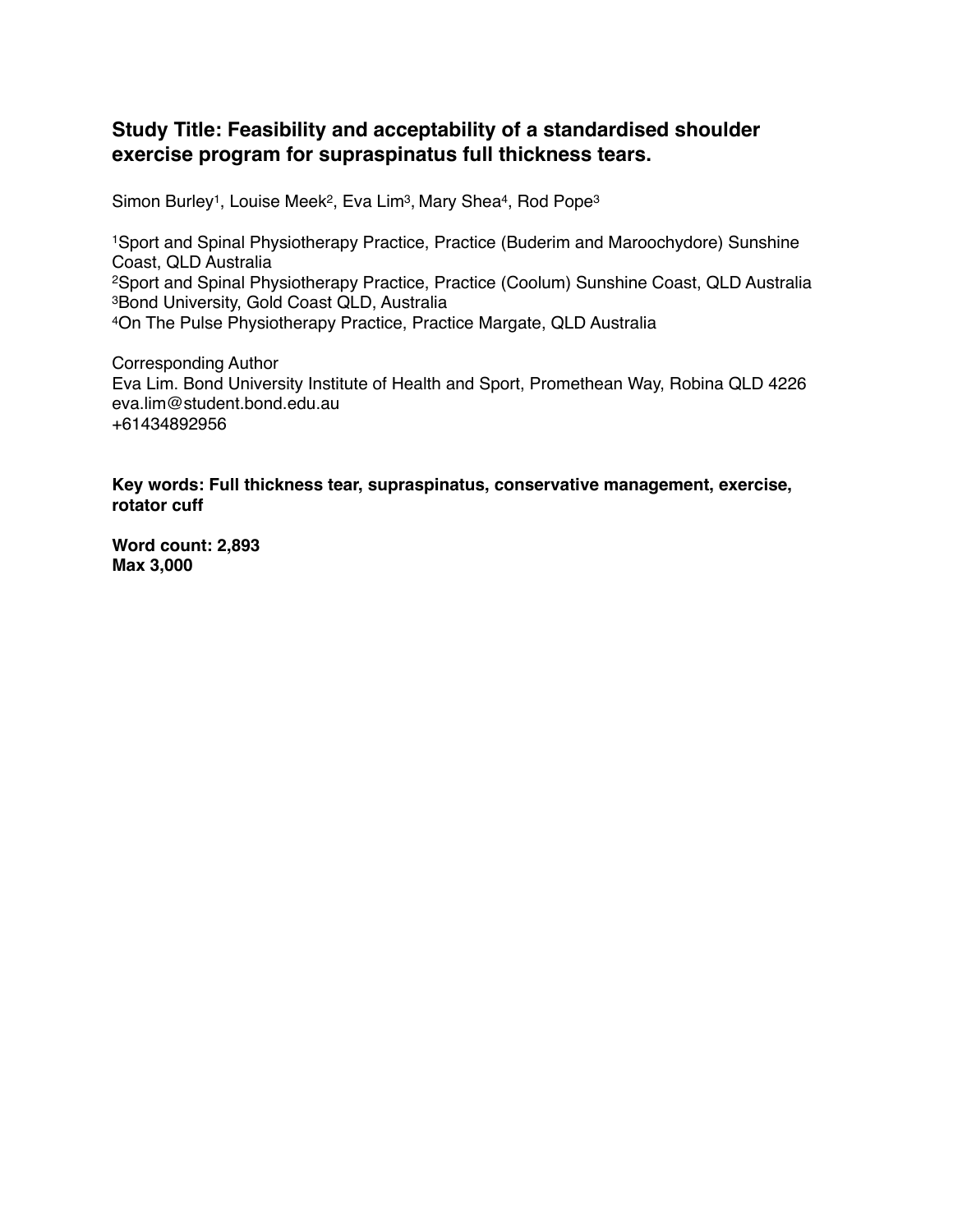### **ABSTRACT**

### **Aim**

To date, a standardised shoulder exercise program for full thickness supraspinatus tears has not been developed. The aim of this study is to examine the feasibility and acceptability of a standardised shoulder exercise program for supraspinatus full thickness tears and levels of compliance.

### **Methods**

Six females and three males were recruited into a single cohort with ultrasound diagnostic confirmation of a full thickness supraspinatus tear. A standardised shoulder exercise program was the primary treatment. Outcome measures used were the SPADI questionnaire, active range of motion (AROM) for shoulder flexion and abduction, and external rotation and empty can strength. An End of study questionnaire was administered to analyse compliance.

### **Results**

Average change in pain and disability for the SPADI questionnaire was -22% and -26% respectively, with a negative change representing improvement. Average increase for AROM in flexion and abduction was 13.4 ° and 14.2° respectively. Average increase in external rotation strength and empty can strength was 0.4 kg and 2.2 kg respectively. End of study questionnaire resulted in a self reported ≥90% adherence to exercise in which all participants easily understood a verbal and written exercise program and found physiotherapy helpful.

### **Conclusion**

A standardised shoulder exercise program for full thickness supraspinatus tears resulted in good feasibility and acceptability within this cohort. An overall improvement was observed in objective measures and SPADI scores. Good exercise adherence and physiotherapy experience expressed on the End of study questionnaire supports feasibility and acceptability to further examine the effectiveness of the shoulder exercise program.

### **INTRODUCTION**

Full thickness rotator cuff tears affect an estimated 22.1% of the general population.[1] Rotator cuff tears occur within all age groups but are most commonly seen in individuals aged 60 and above and can be symptomatic or asymptomatic.[1, 2] Many factors can contribute to symptomatic and asymptomatic rotator cuff tears. In a study designed to establish the prevalence of such tears in the general population, researchers found that those with rotator cuff tears tended to be older, be male, have their dominant arm affected, be engaged in heavy labor, have a history of trauma, be positive for impingement sign, show less active forward elevation and have weaker muscle strength in abduction and external rotation.[2]

Rotator cuff tears have been treated surgically or conservatively, with both approaches yielding positive outcomes, leaving the superiority of surgical approaches in doubt.[3, 4] One group of researchers identified that an intact intramuscular supraspinatus tendon, less supraspinatus muscle atrophy, absence of an impingement sign, and a greater external rotation angle are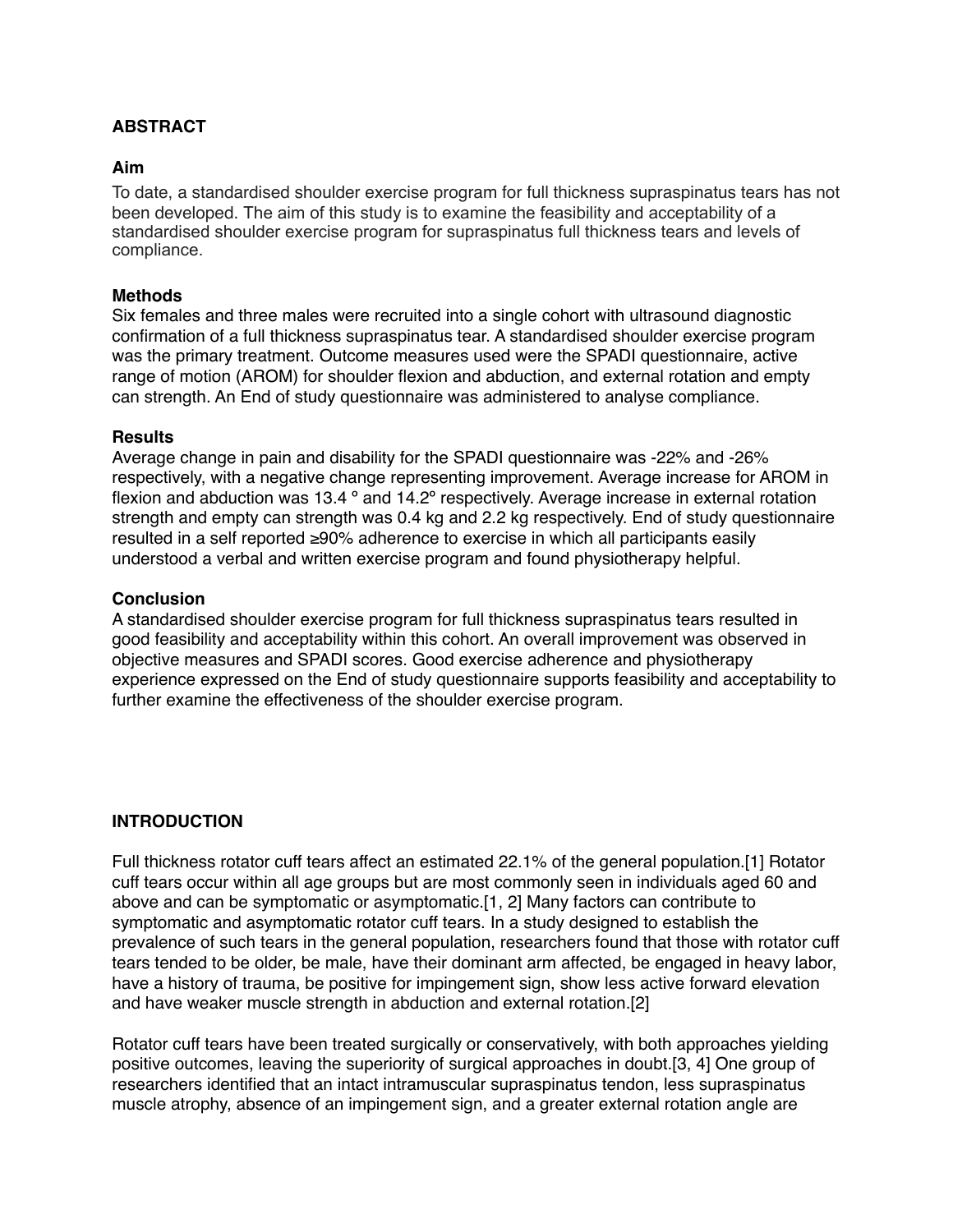factors that correspond to patients who respond well to the conservative management of full thickness rotator cuff tears.[5] A recent study compared both surgical and conservative approaches and found significant improvements in shoulder pain and disability in patients who were randomized into the surgical group but a re-tear rate in this group of 73.4% at 1 year follow-up.[3] So the controversy remains on what specific indications can medical professionals obtain to appropriately allocate patients who benefit from surgical or conservative management. An appropriate use criteria has been developed to recommend referrals to conservative treatment, partial repair or debridement, repair, reconstruction, or arthroplasty in patients with full thickness rotator cuff tears.[6] The first line of factors that determine any route of approach is whether the patient responded positively or negatively to conservative management.[6] Despite the controversy, in regards to supraspinatus tears, a conservative approach should be considered as the primary line of treatment.[4]

In order to effectively establish a standardised shoulder exercise program for full thickness supraspinatus tears it's important to determine the feasibility and acceptability within this population. Although the benefits of exercise have been well documented the adherence to exercise is a problem physiotherapist encounter with some patients. A review of evidence on the factors associated with adherence to physiotherapy exercises found that although outcome expectations and self-efficacy correlated to exercise adherence, other external and internal barriers may affect these factors.[11] Time demands and convenience of exercise environment should be used strategically to motivate patients to exercises.[11] Amongst education of purpose and benefits of the exercise an incorporation of their lifestyle should be considered with each individual.

Exercise has been an integral component in the conservative management of rotator cuff tears with existing evidence of its benefits.[5-9] Patients will be concerned with the amount of time required to complete their exercises. Repetitions and sets are important to establish for adherence to exercise so that rehabilitation will result in effective outcomes. Researchers performed a study on determining what the most effective distribution of an hour of strength training exercise is for the neck and shoulders amongst office workers and found that longer exercise sessions have a lower adherence compared to sessions that were shorter in time but more frequent.[12] Shoulder exercises for shoulder pathologies have been found to receive high levels of compliance with short, frequent sessions a week.[9]

To date, a standardised shoulder exercise program for full thickness supraspinatus tears has not been developed. The aim of this study is to examine the feasibility and acceptability of a standardised shoulder exercise program for supraspinatus full thickness tears and levels of compliance.

### **METHODS**

### **Research Design**

A prospective feasibility study was performed in which data was obtained from a single small cohort of patients referred for physiotherapy. A cohort of patients performed a standardised shoulder exercise program and were monitored for a period of six weeks. To determine the effectiveness of the exercise program a prefatory assessment was performed to enable identification of changes in the selected outcome measures monitored over the duration of the exercise program.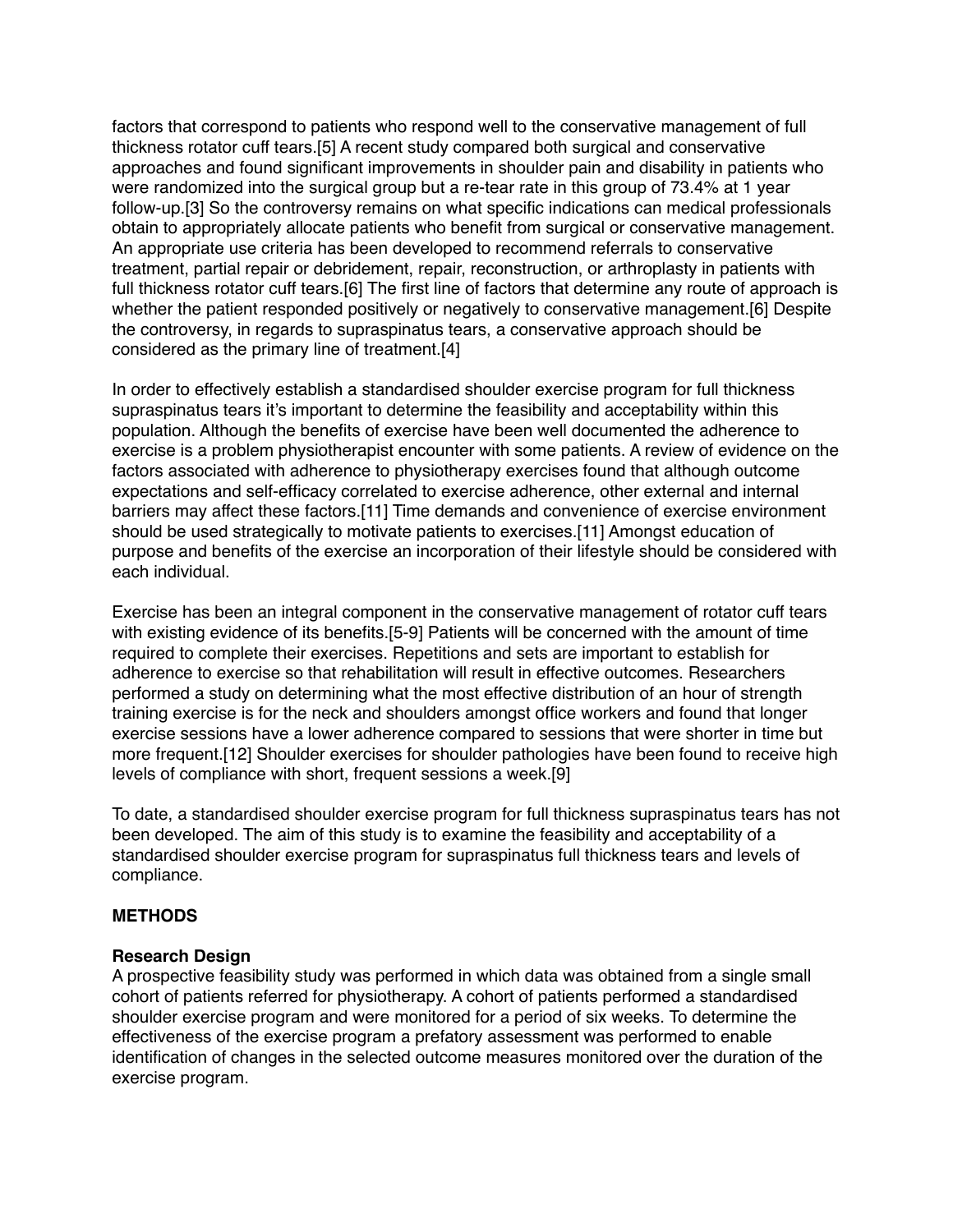### **Ethical approval**

The study was granted ethical approval by the Bond University Human Research Ethics Committee (BUHREC), BUHREC Protocol number RO1897 and was amended for an extension to continue with the study and to add an additional co-author.

### **Participants**

Recruitment of participants into the study employed the inclusion and exclusion criteria listed in Table 1. All participants were recruited from one of three Sports and Spinal Physiotherapy practices located on the Sunshine Coast in Queensland, Australia from January 2015 to April 2016. Each participant was identified to have a full thickness supraspinatus tear through a confirmed ultrasound diagnostic test which was recorded. All participants were informed about the background and purpose of the study verbally and through a patient information sheet. The participants were assured that their treatment plan discussed by their treating physiotherapist would in no way be affected by their decision to participate or not. Participant and clinician blinding were not performed in this study.

| <b>Inclusion Criteria</b>                                                                                                          | <b>Exclusion Criteria</b>                                                       |
|------------------------------------------------------------------------------------------------------------------------------------|---------------------------------------------------------------------------------|
| Full thickness, partial-width tear of the<br>supraspinatus muscle confirmed by<br>Ultrasound or MRI (+/- other rotator cuff tears) | Other substantial shoulder pathology (e.g.<br>marked osteoarthritis)            |
| Age over 18 years                                                                                                                  | Co-morbidities that prevented participation in<br>the shoulder exercise program |
| The standardised shoulder exercise program<br>already included as an agreed core part of<br>physiotherapy treatment                |                                                                                 |

### **Table 1 Participant Inclusion and Exclusion Criteria**

### **Procedures**

At each patient's initial assessment with their treating physiotherapist they were informed of the type of treatment they were going to receive prior to being invited to participate in the current study, which involved the standardised exercise program. Demographic information and a history of their shoulder pain were obtained initially, in accordance with usual subjective examination procedures in physiotherapy clinics. The patient information sheet was distributed to advise them on the purpose and their involvement in the study. A decision to participate was confirmed by a signed consent form stating their awareness of the study implications. At the initial treatment preliminary assessment of outcome measures were conducted to enable assessment of the effectiveness of the program, with re-assessment at 3-6 weeks.

### **Exercise Program**

The exercise program was designed by the primary investigator and colleagues. The selected exercises are explained below: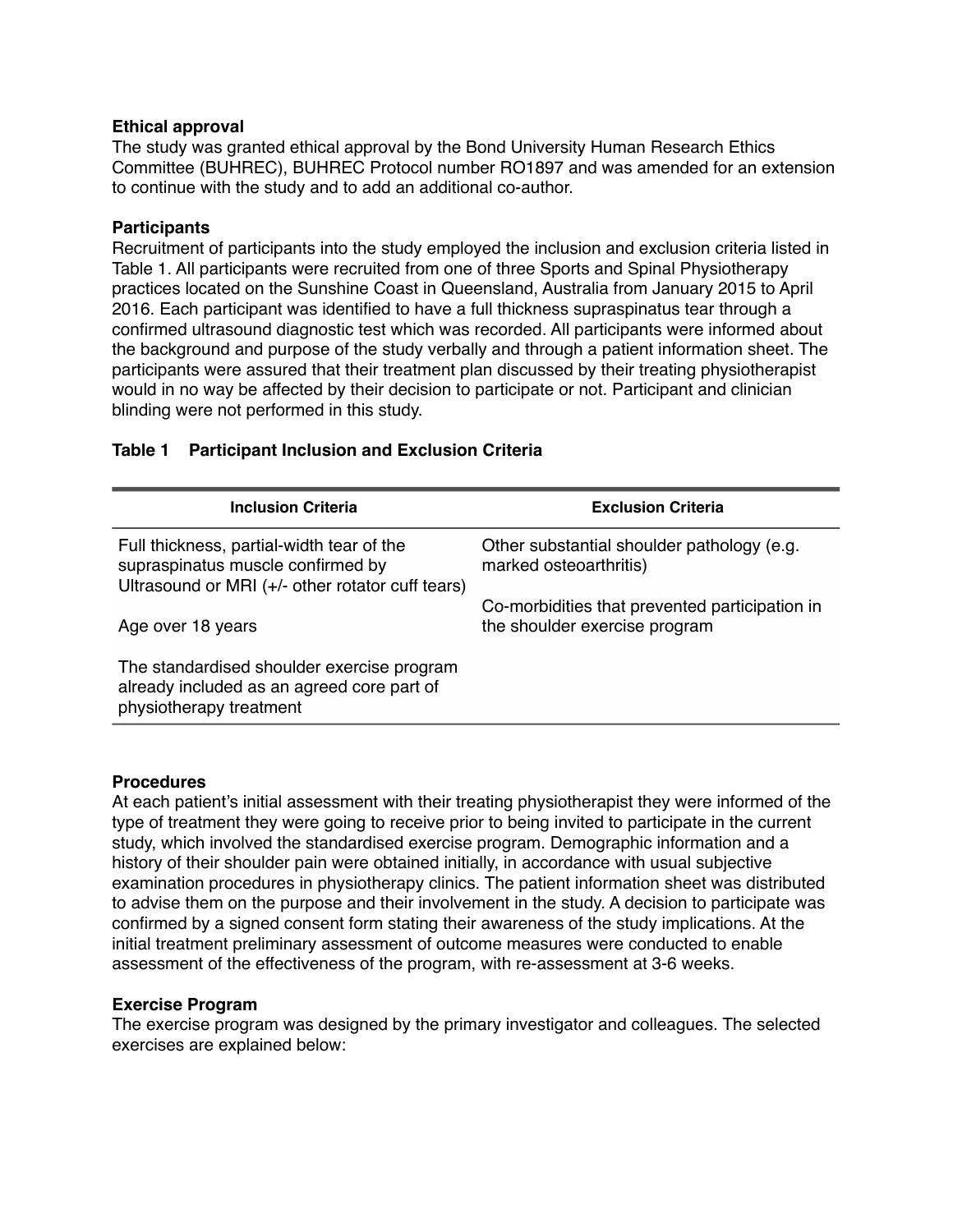Patients were taken through each level of the program and progressed once they were able to perform the previous level with good technique as assessed by the physiotherapist, and with no pain. Table 2 shows the exercise goals and the stages progressed as follows.

| Level | Exercise goal / description                                                                                                                                                                                           |
|-------|-----------------------------------------------------------------------------------------------------------------------------------------------------------------------------------------------------------------------|
| 1     | Involved humeral head control and scapula control in sitting                                                                                                                                                          |
| 2     | Increasing strength training in neutral position by increased load and range of<br>motion                                                                                                                             |
| 3     | Involved strength in close range position with side lying external rotation,<br>internal rotation, active/assisted flexion and standing wall push ups                                                                 |
| 4     | Included strengthening in higher shoulder ranges of motion, such as standing<br>external rotation with a therapy band and with increased forward shoulder<br>flexion, standing shoulder press, and 45 degree push ups |
| 5     | Advanced strengthening, such as standing internal and external rotation with<br>a therapy band with the shoulder at 70-90 degrees of abduction, and the<br>"drawing the sword" exercise                               |

### **Table 2 Shoulder exercise protocol description at each level**

\*All exercises were performed at home and were reviewed and progressed by a physiotherapist (see Appendix A for full exercise program).

All exercises emphasized the importance of humeral head centering, control of the scapula, and ensuring the exercises were pain-free. Patients were asked to complete the exercises 2-3 times per day, with each session being between 5-10 repetitions, for 2-3 sets initially. This progressed to 2-3 times per week, with 20 repetitions for 3 sets as the exercise intensity increased and symptoms improved.

### **Outcome Measures**

Outcome measures included the Shoulder Pain and Disability Index (SPADI) Questionnaire[13], shoulder range of motion, and shoulder strength. These outcomes were assessed at the initial assessment and after six weeks. The SPADI was used to evaluate levels of pain and disability of the shoulder. [13, 14]. The SPADI is found to have strong validity in out patient settings and a high degree of item reliability with high Cronbach's alpha scores for the pain subscale, disability subscale, and total SPADI score.[15-17] The SPADI self-assessed questionnaire is composed of 13 questions divided into 2 sub-categories of pain and disability. The patient scores each question on a scale of 0 to 10 ( $0 =$  no pain/no difficulty, 10 = worst pain/most difficult) and the degree of shoulder pain and disability is expressed as a percentage. The higher the score the worse the pain and/or disability.[16] The SPADI is shown to have an excellent response rate (97.9%).[15] Active range of motion of the affected shoulder was performed in standing and measured in shoulder flexion and abduction through visual estimation of an experienced shoulder physiotherapist specialist. External rotation and empty can strength was measured using a dynomometer. Empty can test places a shoulder near 90º of elevation, 20º horizontal abduction, and full internal rotation to assess the supraspinatus strength when resistance is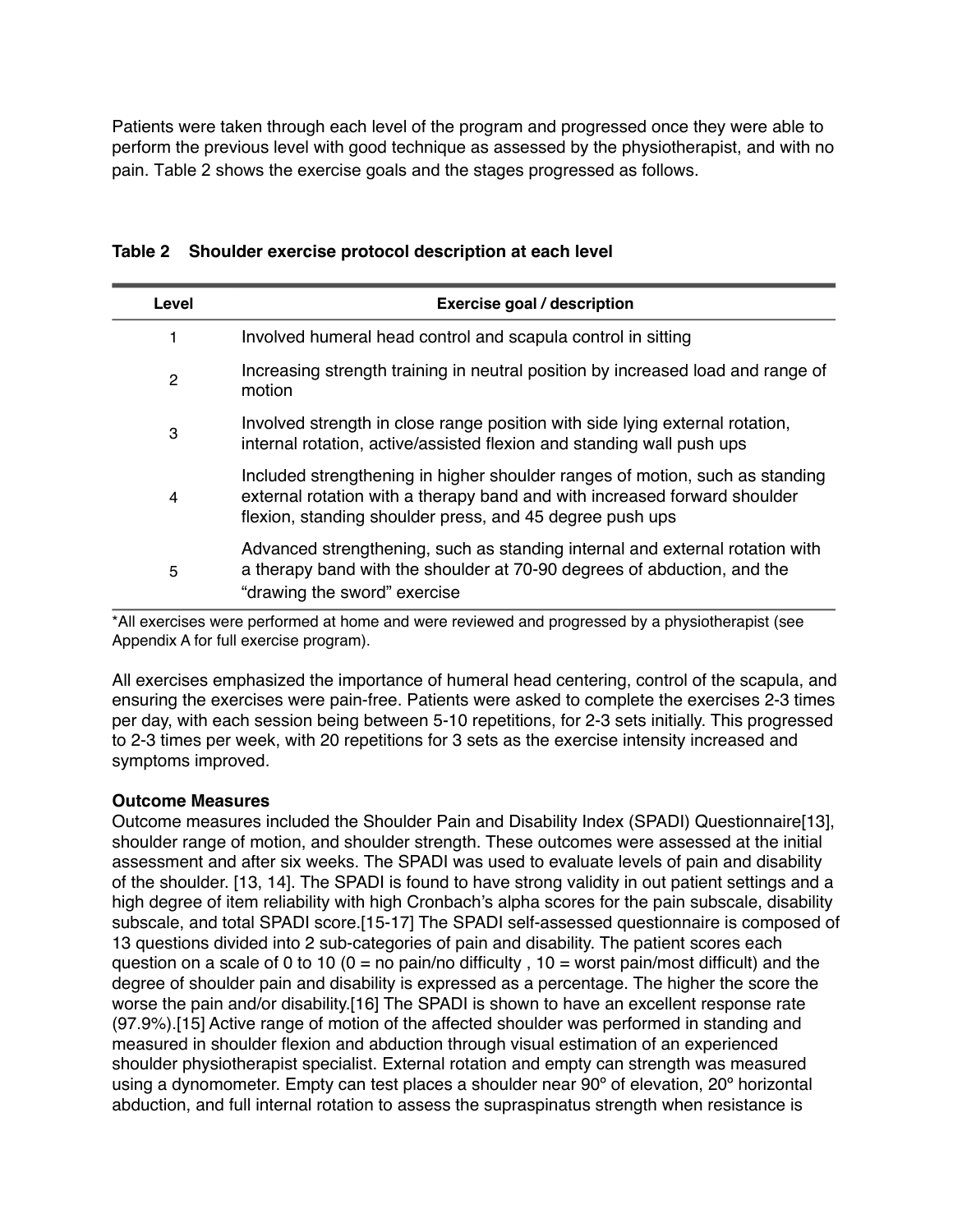placed.[23] Compliance levels and patient perceptions of the program were assessed through the exit questionnaire at the end of the patients program. It comprised of questions relating to the patients experience and perspectives of the program design, feasibility, and program compliance.

### **Data Collection**

Data was collected at the initial assessment of consented participants on paper by the physiotherapist or physiotherapist student researcher. Relevant study Information was gathered using the demographics form, SPADI form, as well as an end of study questionnaire at 3-6 weeks. The data was transferred from paper to a Microsoft Excel spreadsheet by the physiotherapy student researcher. The data was reviewed by the physiotherapy student researcher to assure correct data entry.

#### **Data Analysis**

Participant demographics and objective examination results were analysed and reported as group means and averages. The response rate, completion of data, and total scores for the SPADI were calculated through means and averages. Response rate for the Exit Questionnaire was calculated. Exercise compliance data were analysed and reported thematically.

### **RESULTS**

Data was collected from 9 participants during the period January 2015 to April 2016. Patient demographics are shown in Table 3.

| Participant    | Age (years) | <b>Sex</b>  | <b>Occupation</b>       |
|----------------|-------------|-------------|-------------------------|
| 1              | 78          | F           | House Wife              |
| $\overline{2}$ | 79          | F           | Retired                 |
| 3              | 63          | M           | <b>Truck Driver</b>     |
| 4              | 67          | F           | Not working             |
| 5              | 75          | M           | <b>Company Director</b> |
| $6\phantom{1}$ | 54          | F           | Office Admin            |
| $\overline{7}$ | 57          | $\mathsf F$ | <b>Metal Smith</b>      |
| 8              | 71          | M           | Retired                 |
| 9              | 73          | F           | House Wife              |

#### **Table 3 Patient Demographics**

All participants had a full thickness tear of the supraspinatus muscle confirmed by ultrasound diagnostics. Tear size of the supraspinatus wasn't described for participants 1 and 2 but the tear size for the rest of the participants ranged from 10x10 mm to 24 mm. Four participants had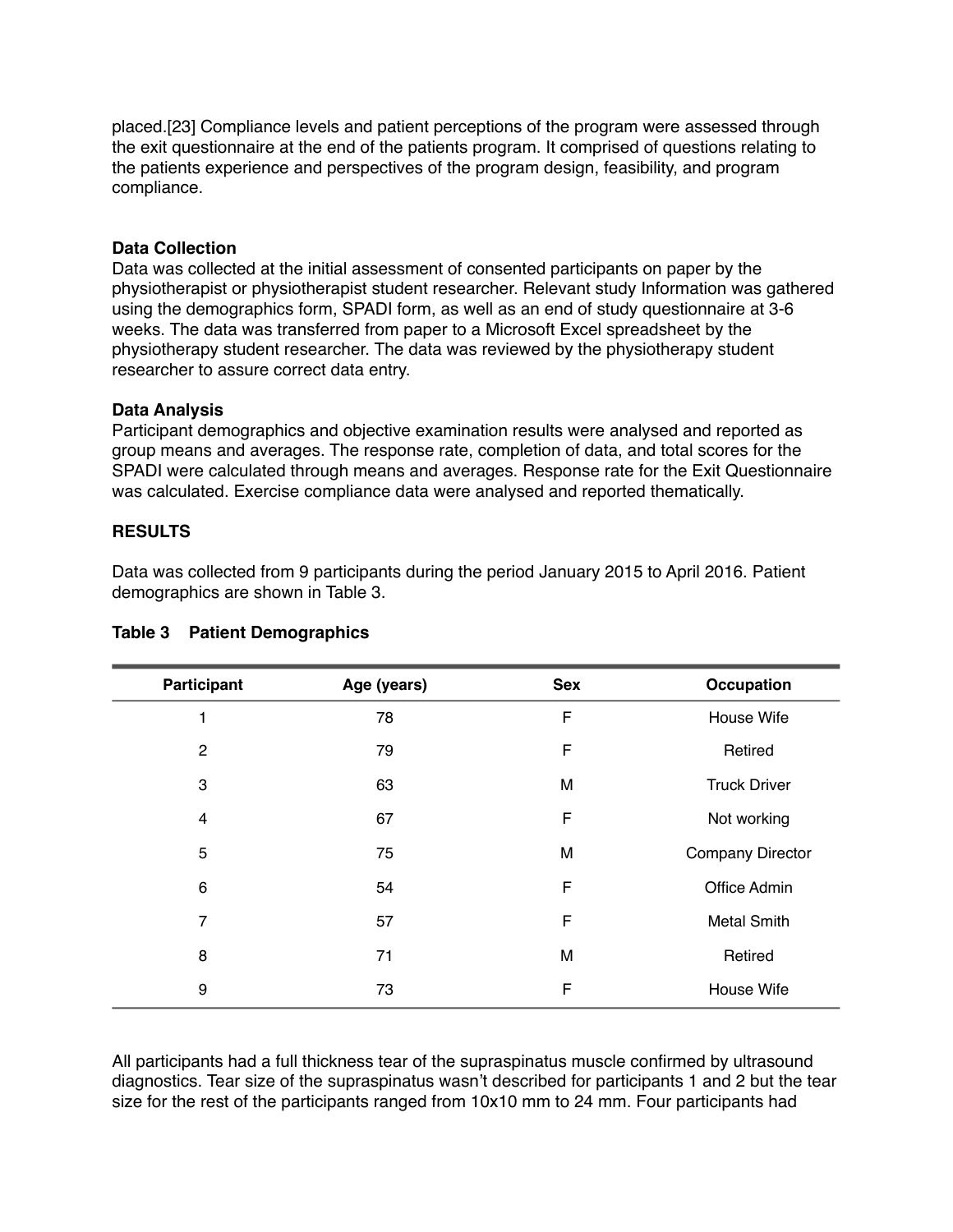other cuff involvement and one with a subluxed biceps tendon. Ultrasound results are presented in Table 4.

| Participant    | <b>Tear size</b>                                  | <b>Other Rotator</b><br><b>Cuff involvement</b>                                             | <b>Duration of</b><br>symptoms | Time in study |
|----------------|---------------------------------------------------|---------------------------------------------------------------------------------------------|--------------------------------|---------------|
| 1              | Not specified                                     | Full thickness tear<br>infraspinatus                                                        | 4 months                       | 3 weeks       |
| $\overline{2}$ | Not specified                                     | <b>Partial tear</b><br>infraspinatus,<br>intrasubstance tear<br>of subscapularis            | 3 months                       | 8.5 weeks     |
| 3              | 21x12 mm<br>involving anterior<br>and mid portion | Biceps tendon<br>subluxed medially                                                          | 6 weeks                        | 3 weeks       |
| 4              | 10x10 mm                                          | None                                                                                        | 3 months                       | 2.5 weeks     |
| 5              | 24 mm                                             | <b>Partial thickness</b><br>tear infraspinatus<br>and subscapularis                         | 30 months                      | 3 weeks       |
| 6              | 11x15 mm                                          | None                                                                                        | 6 weeks to 3<br>months         | 8 weeks       |
| $\overline{7}$ | 13x15 mm                                          | None                                                                                        | 6 weeks to 3<br>months         | 6 weeks       |
| 8              | $11x9$ mm                                         | None                                                                                        | 3 months to 1 year             | 4 weeks       |
| 9              | 11x15 mm                                          | <b>Partial thickness</b><br>tear long head<br>biceps,<br>subscapularis and<br>infraspinatus | More than 1 year               | 3 weeks       |

|  |  | Table 4 Ultrasound Results and Time in study |  |  |
|--|--|----------------------------------------------|--|--|
|--|--|----------------------------------------------|--|--|

Through chart analysis the final mean for AROM in flexion, abduction, external rotation, external rotation strength and empty can strength all increased from baseline in patients with recorded data. Table 5 shows the mean initial, mean final and mean change for each objective measure. For the Hand Behind Back objective measure only one participant increased range, one decreased in range, four had no change, and 3 had incomplete data.

|  |  |  | Table 5 Mean initial, Mean final and change scores for Clinical Measures |  |  |
|--|--|--|--------------------------------------------------------------------------|--|--|
|--|--|--|--------------------------------------------------------------------------|--|--|

| Flexion<br>(AROM, °)<br>(n=6) | Abduction<br>(AROM, °)<br>(n=5) | External<br>Rotation<br>(AROM, °)<br>$(n=6)$ | External<br>Rotation<br>Strength (kg)<br>(n=4) | <b>Empty Can</b><br>Strength (kg)<br>$(n=5)$ |
|-------------------------------|---------------------------------|----------------------------------------------|------------------------------------------------|----------------------------------------------|
|-------------------------------|---------------------------------|----------------------------------------------|------------------------------------------------|----------------------------------------------|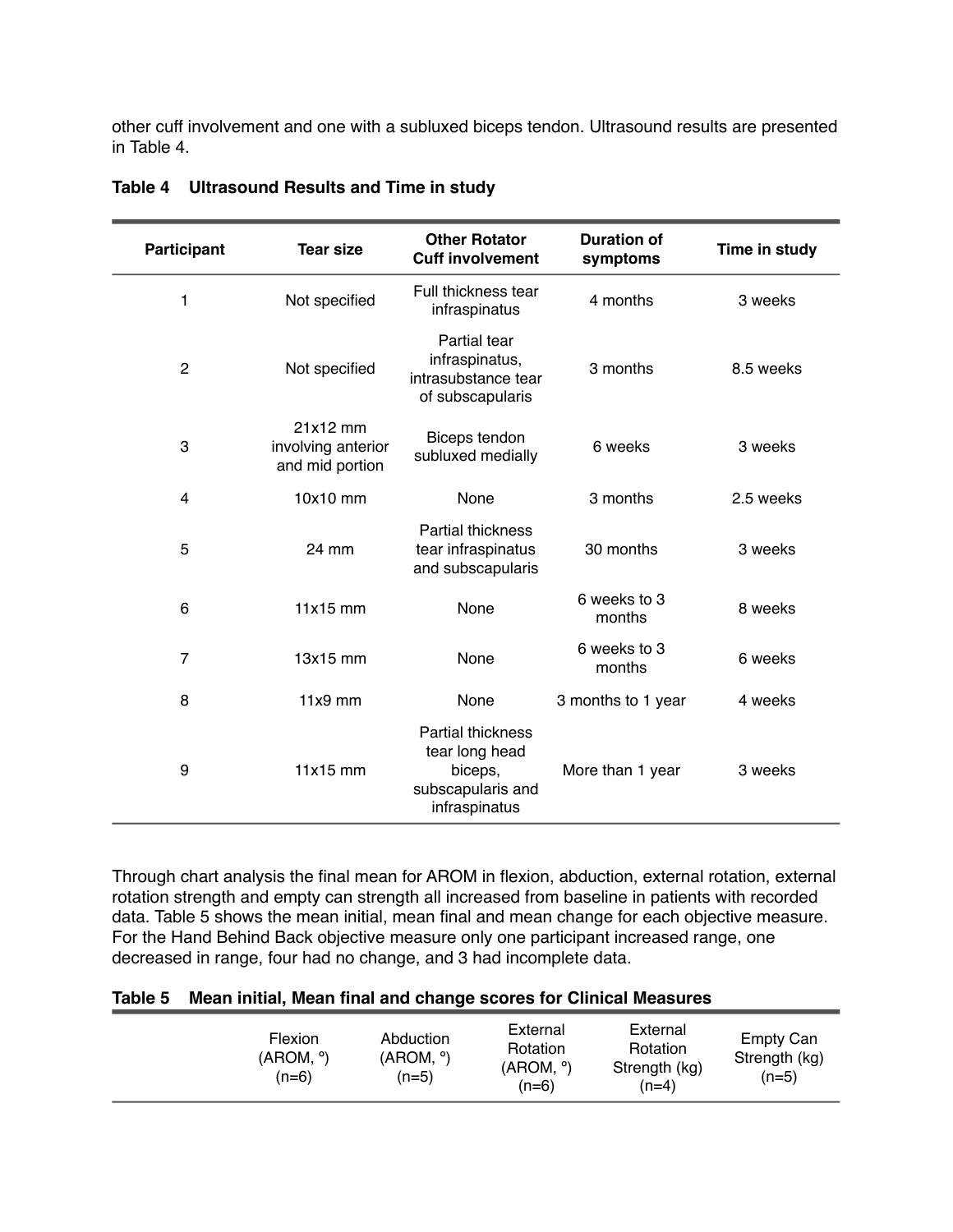| Initial Mean      | 143.6 | 125.8 | 66.3 | 4.1 | 1.3 |
|-------------------|-------|-------|------|-----|-----|
| <b>Final Mean</b> | 157.5 | 140   | 72.1 | 4.5 | 3.5 |
| Mean Change       | 13.4  | 14.2  | 5.8  | 0.4 | 2.2 |

\*Due to clinical pressures during data collection, outcome measures were collected for most but not all participants

The responsiveness in this study was 89% with 8 out of 9 participants answering an initial and final SPADI questionnaire. Incomplete SPADI's were appropriately calculated to yield comparable results as instructed for score calculations.[13] Table 6 presents the mean initial, mean final and mean change in SPADI scores. Seven participants showed improvement in SPADI scores ranging from -3.1% to -63% change in scores. Participant 9 did not improve scores from the initial SPADI questionnaire with a 6% increase in pain scores, 11% increase in disability scores, and 9.1% change in total SPADI scores. Five participants significantly improved total SPADI scores, one participant improved their score by 4 points but was clinically insignificant, and 2 participants did not improve in total SPADI scores based on an MCD of 18 points.[13, 14]

|                         | Mean Initial | Mean Final | Mean Change |
|-------------------------|--------------|------------|-------------|
| Pain Score              | 56%          | 34%        | $-22%$      |
| <b>Disability Score</b> | 45%          | 19%        | $-26%$      |
| <b>SPADI Score</b>      | 59%          | 29%        | $-30%$      |

### **Table 6 Mean initial, Mean final and change scores for SPADI Scores**

\*A negative change represents improvement in average change

A 100% response rate of the End of Study Questionnaire showed an overall positive reaction to the application of a standardised shoulder protocol for a full thickness supraspinatus tear with an exercise compliance of ≥ 90%. All participants:

- Found the exercise instructions to be clear enough to perform at home
- Felt comfortable performing them at home
- Agreed that the program's level of difficulty was the right amount
- Thought the number of exercises were adequate
- Easily understood the physiotherapist's instructions on how to do the exercises
- Found Physiotherapy was helpful

### **DISCUSSION**

This study of the feasibility and acceptability of a standardised shoulder exercise program for supraspinatus full thickness tears adds valuable evidence to the existing literature that supports a recommendation for the program's clinical use while it should be noted that further rigorous studies are required to confirm the apparent effectiveness of the program. Based on patient feedback and preliminary results of patient outcomes following the use of the standardised program, it appears that patients found the program to be a positive experience, that they managed to complete the program at home at the desired frequency with few problems, and that their levels of pain and disability improved substantially during the exercise period.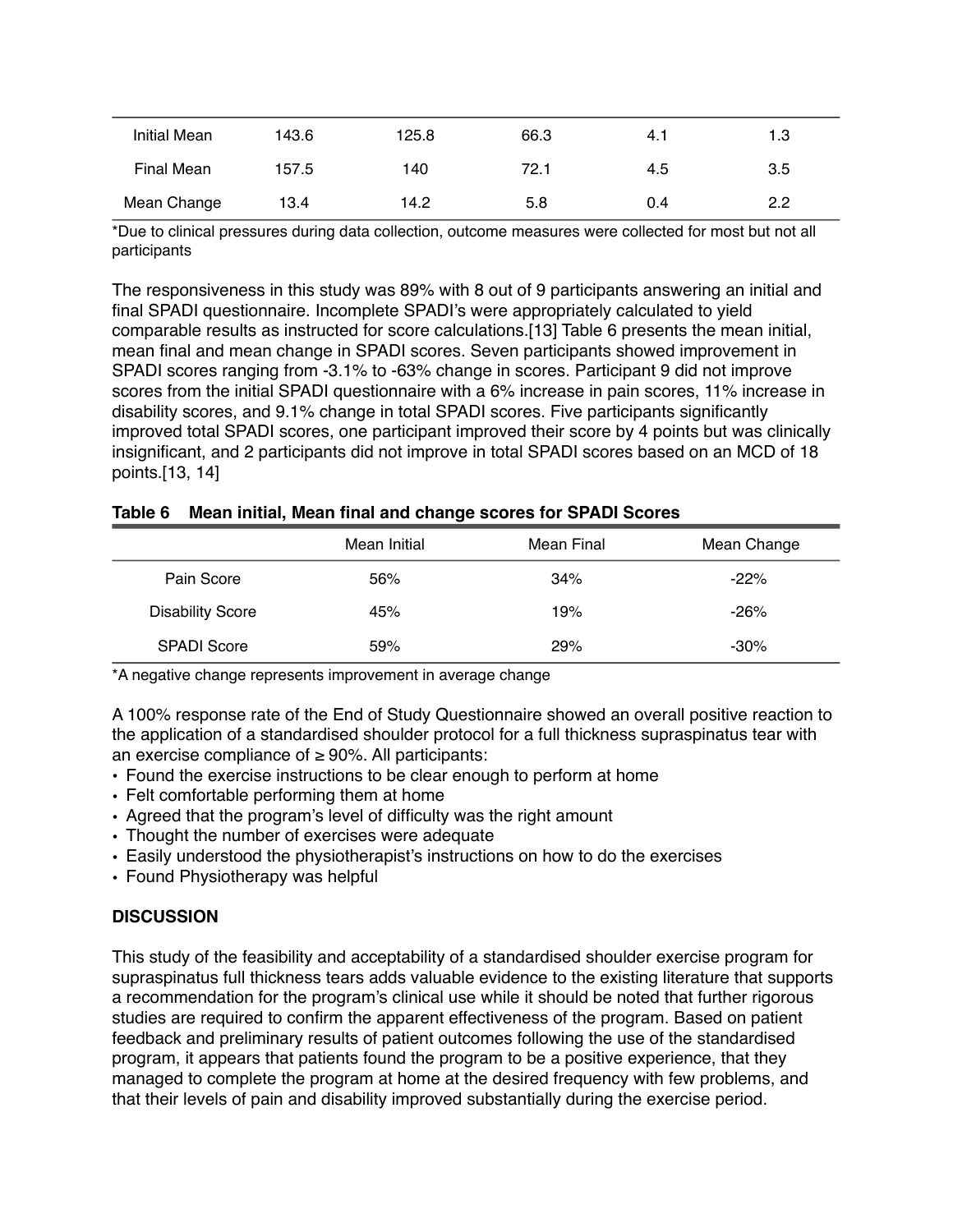Self reported exercise adherence was shown to be  $\geq 90\%$  in this prospective cohort. Minor adjustments can be made to improve the program in areas where patient feedback was not in agreement. Some patients found it difficult to fit the exercise plan into their routine due to time constraints and a busy lifestyle. Two participants expressed that the number of times they were asked to do the exercises each day was too much. Both recommended that twice a day would be the right amount. Lifestyle factors can affect an individuals compliance to exercise and should be tailored appropriately taking into account the composition of their activities of daily living.[18, 19]

Feasibility and acceptability of the selected exercises organised in a gradual progression resulted in a good response by both patient and practitioner within this shoulder population. An RCT that compared outcomes of rotator cuff tendon repair and a physiotherapy program with possibility of crossing over to tendon repair found better results in the surgical group on followup <5 years.[20] After five years, the surgical group had re-tears and between group differences evened out with the physiotherapy optional tendon repair cross over group[20]. Fifty-two different shoulder exercises, based on literature, were selected by the physiotherapist to individualise the program as they believed a defined protocol would not meet the therapeutic needs of the patient.[20] Although a more individualised shoulder exercise program was used for the RCT the design and central focus of their exercises coincided with our protocol. Our initial focus on patient education, unloading the supraspinatus tendon to decrease pain, and to correct positions through scapula setting and humeral head centering met with their primary treatment goals. This initial approach was found to have a positive effect following the participants next physiotherapy visit which gained patient compliance to continue with the exercise program.

One patient experienced pain during exercises and three experienced pain immediately after the exercises. The participant who experienced pain during the exercise had 2 specific exercises which caused pain: "Rotator cuff strengthening" (external rotation in side ly) and "Supine Active/Assisted Flexion progress to Active flexion". These exercises did not negatively affect other participants which indicates factors influencing pain at an individual level. The three patients that experienced pain immediately after the exercises had relief immediately after to 15 min after exercise. Factors such as frequency, intensity, duration, speed, ROM, and muscle contraction type may have affected the stress put on the tissue.[18, 19] Under supervision, exercises were reviewed for technique correction and modified accordingly. These patients reported that physiotherapy was helpful and felt their shoulder had improved indicating that the feasibility and acceptability of the shoulder exercise program wasn't affected.

Patient education on biomechanically safe movement patterns, shoulder position awareness, and activity modifications substantially influenced improvement on SPADI pain and disability scores. An immediate decrease in pain was expressed by most participants following one week post patient education previously mentioned. This increased adherence to the exercise program which allowed the strengthening aspect to be successful with patient compliance to exercise instructions. The development and use of this program in this private practice setting supports acceptability of the program by the physiotherapists.

The effectiveness of a standardised shoulder exercise protocol would follow this feasibility and acceptability study. Using feedback from this study will enhance the protocols structure and adherence.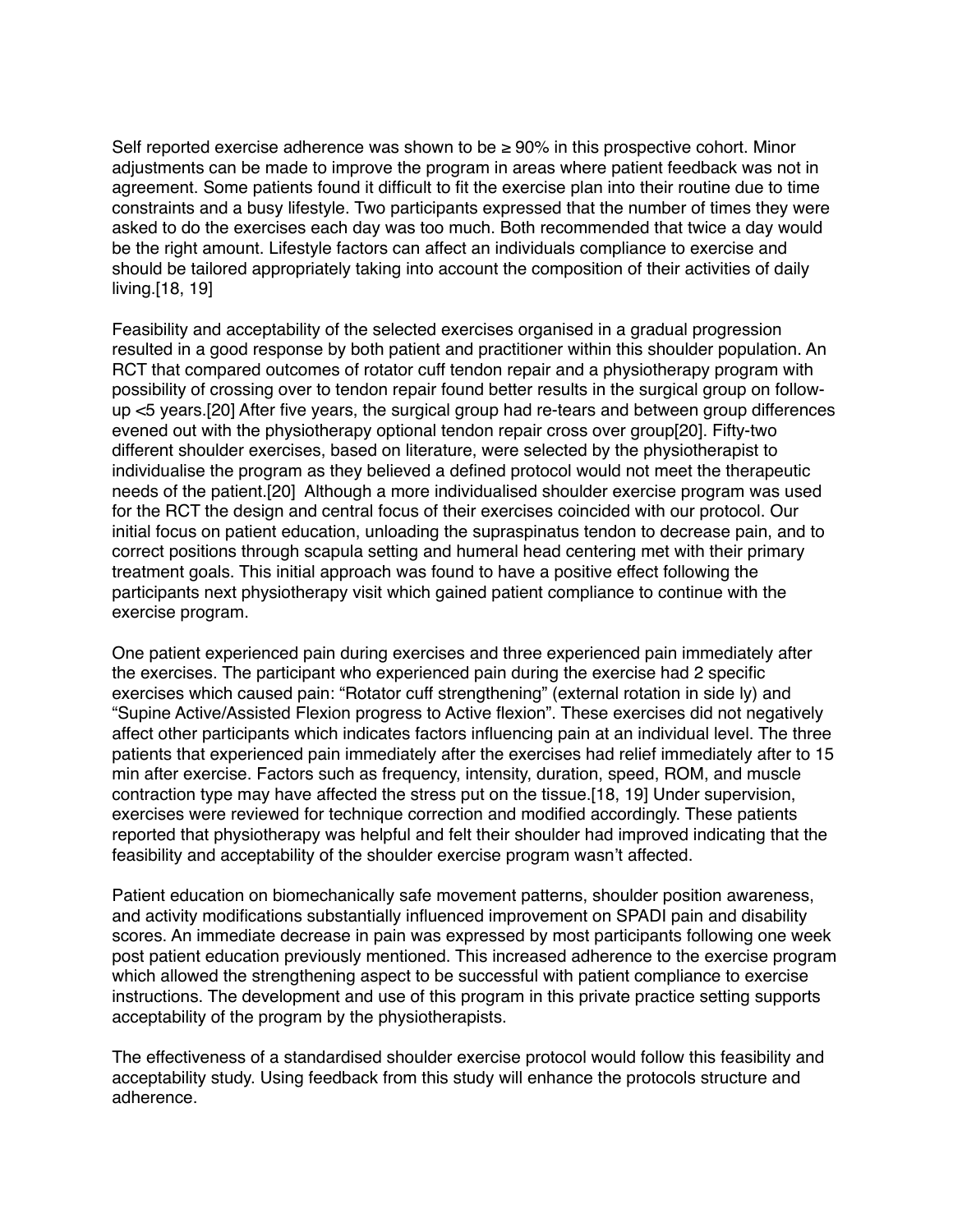### **LIMITATIONS**

The research design initially aimed to recruit 20 participants but due to researcher time constraints the recruitment aim wasn't met. A limitation to be warranted was the change made in the participant criteria post data collection. Instead of including isolated supraspinatus full thickness tears the study accepted participants with supraspinatus full thickness tears with or without the involvement of other cuff tears. This change may have limited the sample size to 9 participants. A formal sample size calculation may not be important for feasibility studies.[22] Four participants (44%) had involvement of other cuff tears, three females and one male. Range of motion and strength did not greatly differ from the 5 participants with isolated supraspinatus tears at baseline and final assessments. All improved in outcome measures and SPADI scores, regardless except one. Participant 9 did not improve on SPADI scores and only improved in external rotation ROM. With a longer duration time in study the patient may see gradual improvements given compliance to practitioner advice. This study primarily examined feasibility and acceptability of the standardised exercise program and was not designed to rigorously examine its effectiveness. However, a preliminary assessment of changes in scores from baseline to post-exercise time points was conducted to ensure improvement did occur.

A definitive time frame was not used for follow-up preliminary measures, final SPADI questionnaire, and the End of study questionnaire. This is due to appointment inconsistency that varied time in the study duration. An established data collection time frame was difficult in private practice setting.

### **CONCLUSION**

A standardised shoulder exercise program for full thickness supraspinatus tears resulted in good feasibility and acceptability within this cohort. An overall improvement was observed in preliminary measures and SPADI scores. Good exercise adherence and patient physiotherapy experience expressed on the End of study questionnaire supports the feasibility and acceptability to further examine the effectiveness of the shoulder exercise program.

### **ACKNOWLEDGEMENTS**

The authors would like to thank Consultant Orthopaedic surgeon specialists Hans Lombard, Stephen Megson, Bernard Tamba-Lebbie, James Tungall, and Mark Welsh for their professional support for the study. No external funding was used.

### **REFERENCE**

1 Minagawa H, Yamamoto N, Abe H, Fukuda M, Seki N, Kikuchi K et al. Prevalence of symptomatic and asymptomatic rotator cuff tears in the general population: From massscreening in one village. *J Orthop*. 2013;10(1):8-12.

2 Yamamoto A, Takagishi K, Osawa T, Yanagawa T, Nakajima D, Shitara H et al. Prevalence and risk factors of a rotator cuff tear in the general population. *J Shoulder Elbow Surg*. 2010;19(1):116-120.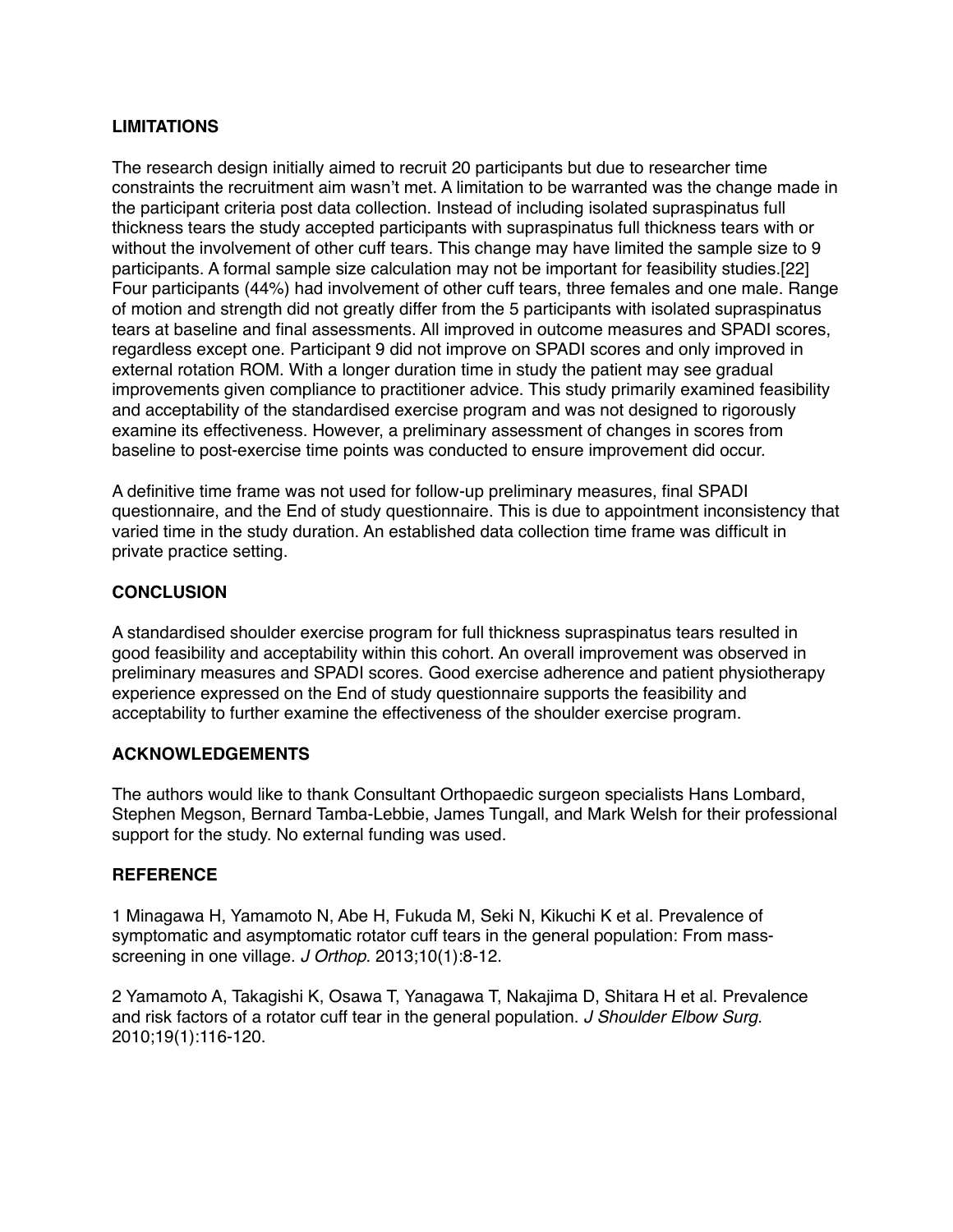3 Lambers Heerspink F, van Raay J, Koorevaar R, van Eerden P, Westerbeek R, van 't Riet E et al. Comparing surgical repair with conservative treatment for degenerative rotator cuff tears: a randomized controlled trial. *J Shoulder Elbow Surg*. 2015;24(8):1274-1281.

4 Kukkonen J, Joukainen A, Lehtinen J, Mattila K, Tuominen E, Kauko T et al. Treatment of nontraumatic rotator cuff tears: A randomised controlled trial with one-year clinical results. *Bone Joint J.* 2014;96-B(1):75-81.

5 Tanaka M, Itoi E, Sato K, Hamada J, Hitachi S, Tojo Y et al. Factors related to successful outcome of conservative treatment for rotator cuff tears. *Ups J Med Sci*. 2010;115(3):193-200.

6 Schmidt C, Morrey B. Management of full-thickness rotator cuff tears: appropriate use criteria. *J Shoulder Elbow Surg*. 2015;24(12):1860-1867.

7 Ainsworth R, Lewis J. Exercise therapy for the conservative management of full thickness tears of the rotator cuff: a systematic review. *Br J Sports Med*. 2007;41(4):200-210.

8 Kuhn J, Dunn W, Sanders R, An Q, Baumgarten K, Bishop J et al. Effectiveness of physical therapy in treating atraumatic full-thickness rotator cuff tears: a multicenter prospective cohort study. *J Shoulder Elbow Surg*. 2013;22(10):1371-1379.

9 Bateman M, Adams N. A randomised controlled feasibility study investigating the use of eccentric and concentric strengthening exercises in the treatment of rotator cuff tendinopathy. SAGE Open Medicine. 2014;2(0).

10 Kijima T, Matsuki K, Ochiai N, Yamaguchi T, Sasaki Y, Hashimoto E et al. In vivo 3 dimensional analysis of scapular and glenohumeral kinematics: comparison of symptomatic or asymptomatic shoulders with rotator cuff tears and healthy shoulders. *J Shoulder Elbow Surg*. 2015;24(11):1817-1826.4.

11 Rhodes R, Fiala B. Building motivation and sustainability into the prescription and recommendations for physical activity and exercise therapy: The evidence. *Physiother Theory Prac*. 2009;25(5-6):424-441.

12 Andersen C, Andersen L, Gram B, Pedersen M, Mortensen O, Zebis M et al. Influence of frequency and duration of strength training for effective management of neck and shoulder pain: a randomised controlled trial. *Br J Sports Med*. 2012;46(14):1004-1010.

13 Roach KE, Budiman‐Mak E, Songsiridej N, Lertratanakul Y. Development of a shoulder pain and disability index. *Arthritis Rheumatol*. 1991 Dec 1;4(4):143-9.

14 Roddey TS, Olson SL, Cook KF, Gartsman GM, Hanten W. Comparison of the University of California–Los Angeles shoulder scale and the simple shoulder test with the shoulder pain and disability index: single-administration reliability and validity. *Phys Ther*. 2000 Aug 1;80(8): 759-68.

15 Desai, A. S., Dramis, A., & Hearnden, A. J. (2010). Critical appraisal of subjective outcome measures used in the assessment of shoulder disability. *The Annals of The Royal College of Surgeons of England*, *92*(1), 9-13.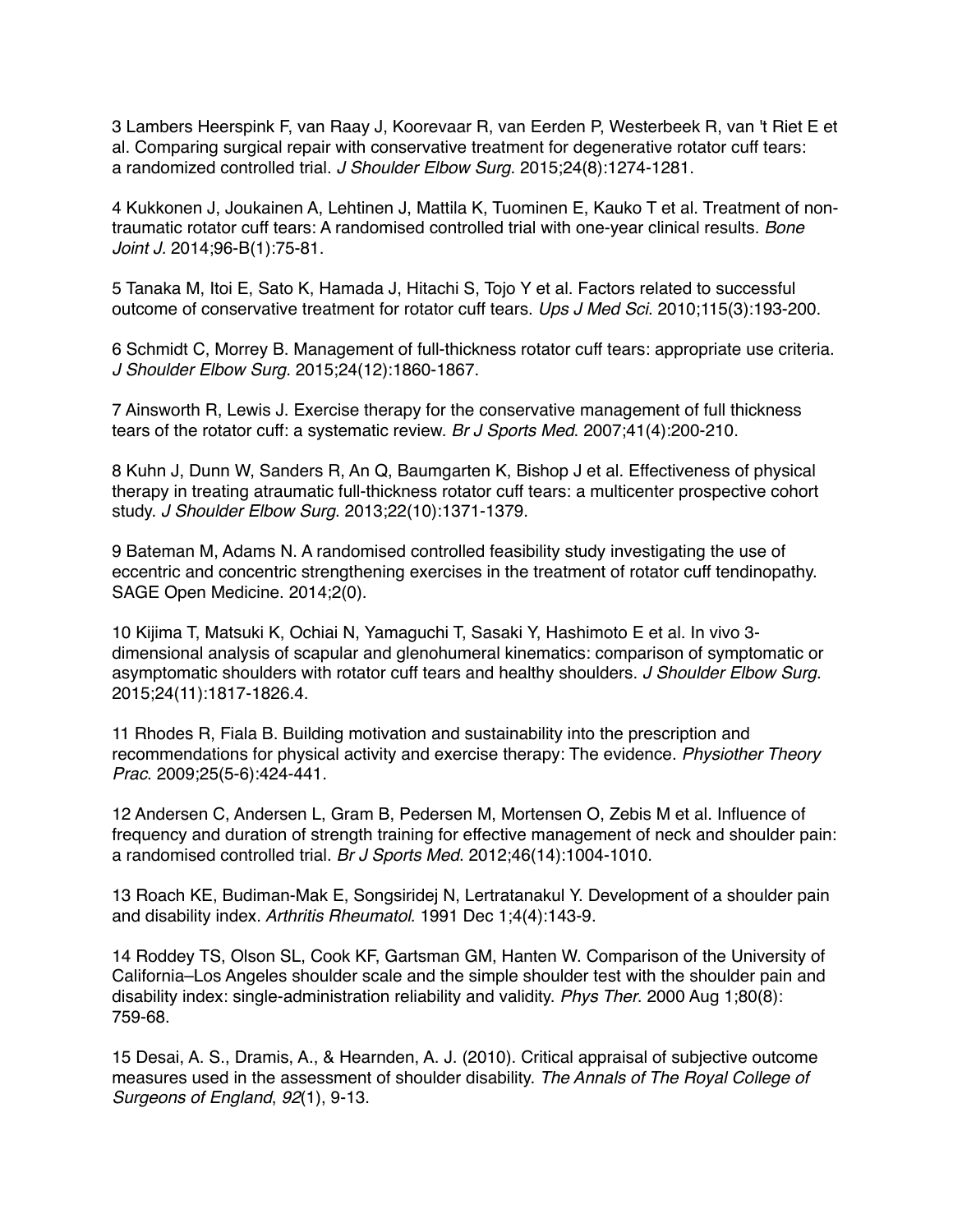16 Hill, C. L., Lester, S., Taylor, A. W., Shanahan, M. E., & Gill, T. K. (2011). Factor structure and validity of the shoulder pain and disability index in a population-based study of people with shoulder symptoms. *BMC musculoskeletal disorders*, *12*(1), 1.

17 Ekeberg, O. M., Bautz-Holter, E., Tveitå, E. K., Keller, A., Juel, N. G., & Brox, J. I. (2008). Agreement, reliability and validity in 3 shoulder questionnaires in patients with rotator cuff disease. *BMC musculoskeletal disorders*, *9*(1), 1.

18 Brody, L. T. (2012). Effective therapeutic exercise prescription: the right exercise at the right dose. *Journal of Hand Therapy*, *25*(2), 220-232.

19 Medina-Mirapeix, F., Escolar-Reina, P., Gascón-Cánovas, J. J., Montilla-Herrador, J., Jimeno-Serrano, F. J., & Collins, S. M. (2009). Predictive factors of adherence to frequency and duration components in home exercise programs for neck and low back pain: an observational study. BMC musculoskeletal disorders, 10(1), 1.

20 Moosmayer, S., Lund, G., Seljom, U. S., Haldorsen, B., Svege, I. C., Hennig, T., ... & Smith, H. J. (2014). Tendon repair compared with physiotherapy in the treatment of rotator cuff tears. *J Bone Joint Surg Am*, *96*(18), 1504-1514.

21 Paloneva, J., Lepola, V., Äärimaa, V., Joukainen, A., Ylinen, J., & Mattila, V. M. (2015). Increasing incidence of rotator cuff repairs—A nationwide registry study in Finland. *BMC musculoskeletal disorders*, *16*(1), 189.

22 Billingham, S. A., Whitehead, A. L., & Julious, S. A. (2013). An audit of sample sizes for pilot and feasibility trials being undertaken in the United Kingdom registered in the United Kingdom Clinical Research Network database. *BMC medical research methodology*, *13*(1), 1.

23 Forbush, S. W., White, D. M., & Smith, W. (2013). The comparison of the empty can and full can techniques and a new diagonal horizontal adduction test for supraspinatus muscle testing using cross-sectional analysis through ultrasonography. *International journal of sports physical therapy*, *8*(3).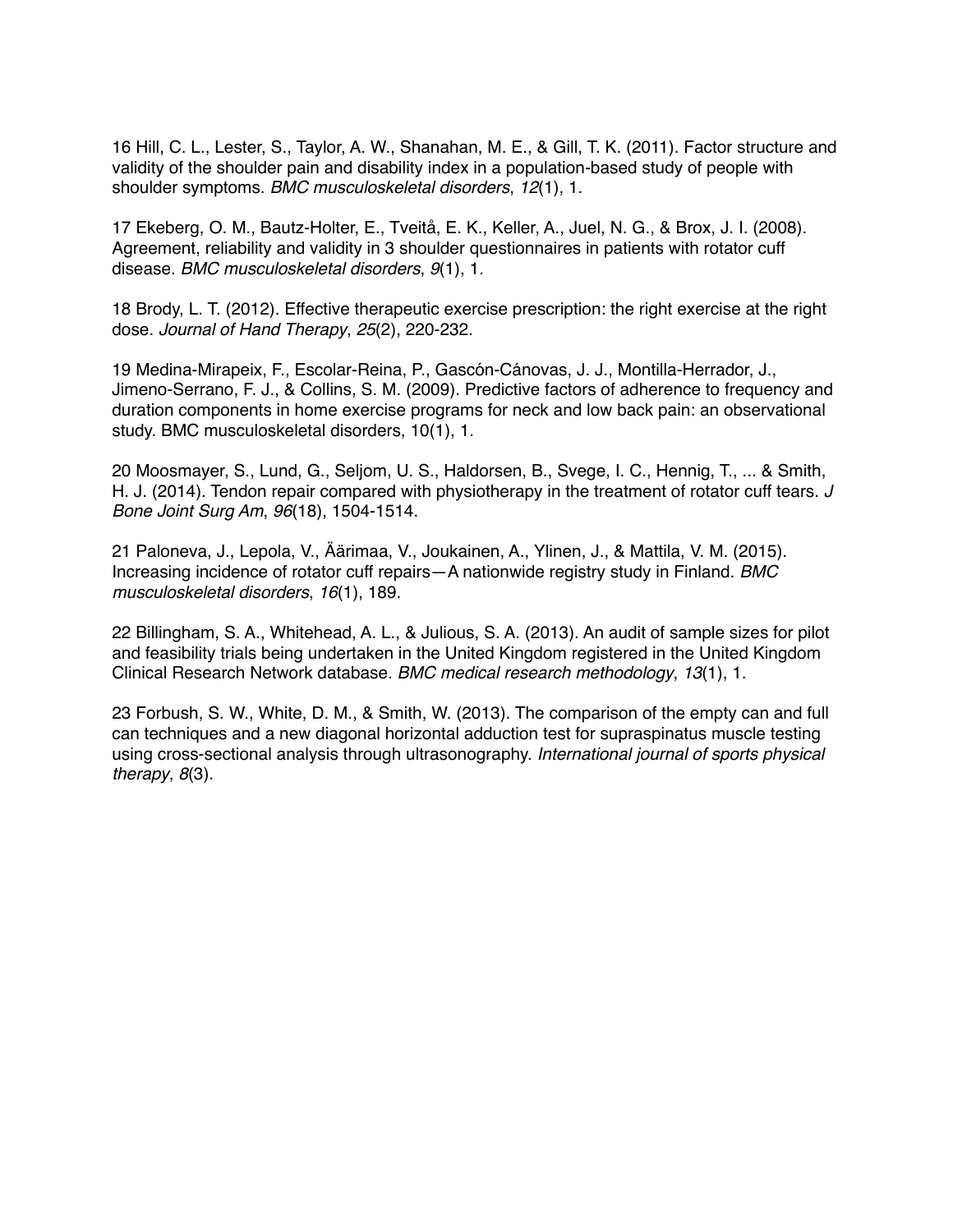# **Original reports**

Papers should be a maximum of 3000 words in length (not including abstract, figure/ table legends, references).

Abstracts should be a maximum of 250 words in length and structured as follows:

Background/Aim

**Methods** 

Results

**Conclusions** 

Please include a summary box summarising in 3-4 bullet points "what are the new findings".

Main body of the paper: We encourage short introductions when the rationale of the study is obvious, i.e. it may be as short as 3 short paragraphs if that addresses "Why we did it".

We encourage the use of subheadings in the methods, results and discussion. We find it hard to imagine a discussion that has fewer than two subheadings.

## **British Journal of Sport Medicine**

### Cover letter

Your cover letter should inform the Editor of any special considerations regarding your submission, including but not limited to:

 Details of related papers by the same author(s) already published or under consideration for publication.

Details of previous reviews of the submitted article.

Copies of related papers, previous Editors' and reviewers' comments, and responses to those comments can be submitted using the File Designation "Supplementary file for Editors only". Editors encourage authors to submit previous communications as doing so is likely to expedite the review process.

## **NIH Employees**

Manuscripts authored or co-authored by one or more NIH employees must be submitted with a completed and signed [NIH Publishing Agreement and Manuscript Cover Sheet](http://sourcebook.od.nih.gov/oversight/NIHCover%2520Sheet.pdf) according to [NIH's Employee Procedures](http://publicaccess.nih.gov/nih_employee_procedures.htm).

# **Title page**

The title page must contain the following information:

Title of the article.

 Full name, postal address, e-mail and telephone number of the corresponding author.

Full name, department, institution, city and country of all co-authors.

 Up to five keywords relevant to the content of your manuscript. This will enable us to identify the most suitable reviewers for your manuscript.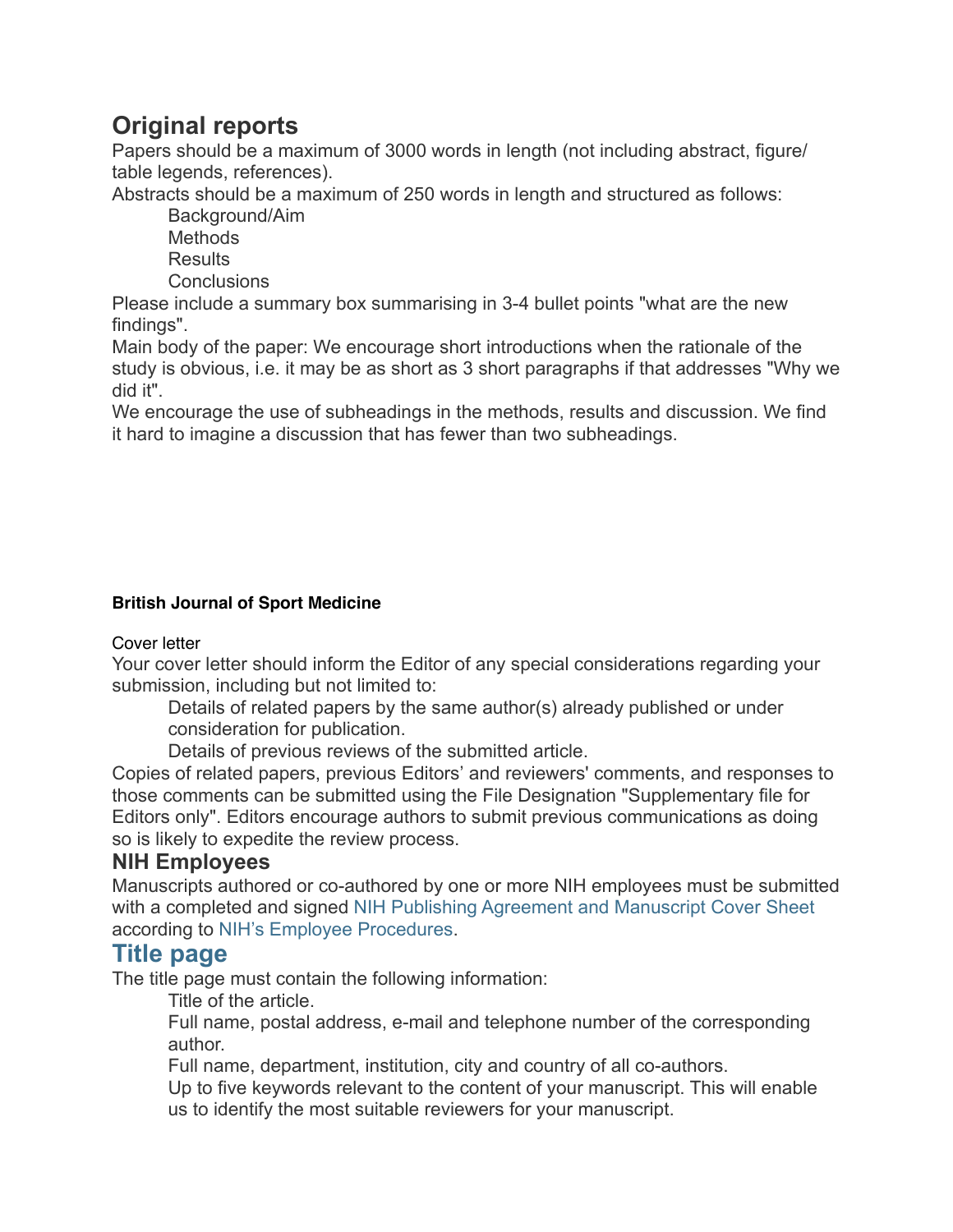Word count, excluding title page, abstract, references, figures and tables.

# **Manuscript format**

The manuscript must be submitted as a Word document. PDF is not accepted. The manuscript should be presented in the following order:

Title page.

 Abstract, or a summary for case reports (Note: references should not be included in abstracts or summaries).

 Main text separated under appropriate headings and subheadings using the following hierarchy: BOLD CAPS, bold lower case, Plain text, Italics.

 Tables should be in Word format and placed in the main text where the table is first cited.

Tables must be cited in the main text in numerical order.

 Acknowledgments, Competing Interests, Funding and all other required statements. Reference list.

Images must be uploaded as separate files (view further details under the Figures/ illustrations section). All images must be cited within the main text in numerical order and legends should be provided at the end of the manuscript.

Appendices should be uploaded using the File Designation "Supplementary File" and cited in the main text.

Please remove any hidden text headers or footers from your file before submission. **Style**

Abbreviations and symbols must be standard. SI units should be used throughout, except for blood pressure values which should be reported in mm Hg.

Whenever possible, drugs should be given their approved generic name. Where a proprietary (brand) name is used, it should begin with a capital letter.

Acronyms should be used sparingly and fully explained when first used.

## **Figures/illustrations**

Images must be uploaded as separate files. All images must be cited within the main text in numerical order and legends should be provided at the end of the manuscript. [Video: How to improve your graphs and tables >>](https://www.youtube.com/playlist?list=PLXU14EQbU_V9JpmolAKsaCC0VjJzbxzAN)

### **Colour images and charges**

For certain journals, authors of unsolicited manuscripts that wish to publish colour figures in print will be charged a fee to cover the cost of printing. Refer to the specific journal's instructions for authors for more information.

Alternatively, authors are encouraged to supply colour illustrations for online publication and black and white versions for print publication. Colour publication online is offered at no charge, but the figure legend must not refer to the use of colours.

[Detailed guidance on figure preparation >>](http://journals.bmj.com/site/authors/Further%2520information%2520on%2520figure%2520preparation.pdf)

## **File types**

Figures should be submitted in TIFF or EPS format. JPEG files are acceptable in some cases. A minimum resolution of 300 dpi is required, except for line art which should be 1200 dpi. Histograms should be presented in a simple, two-dimensional format, with no background grid.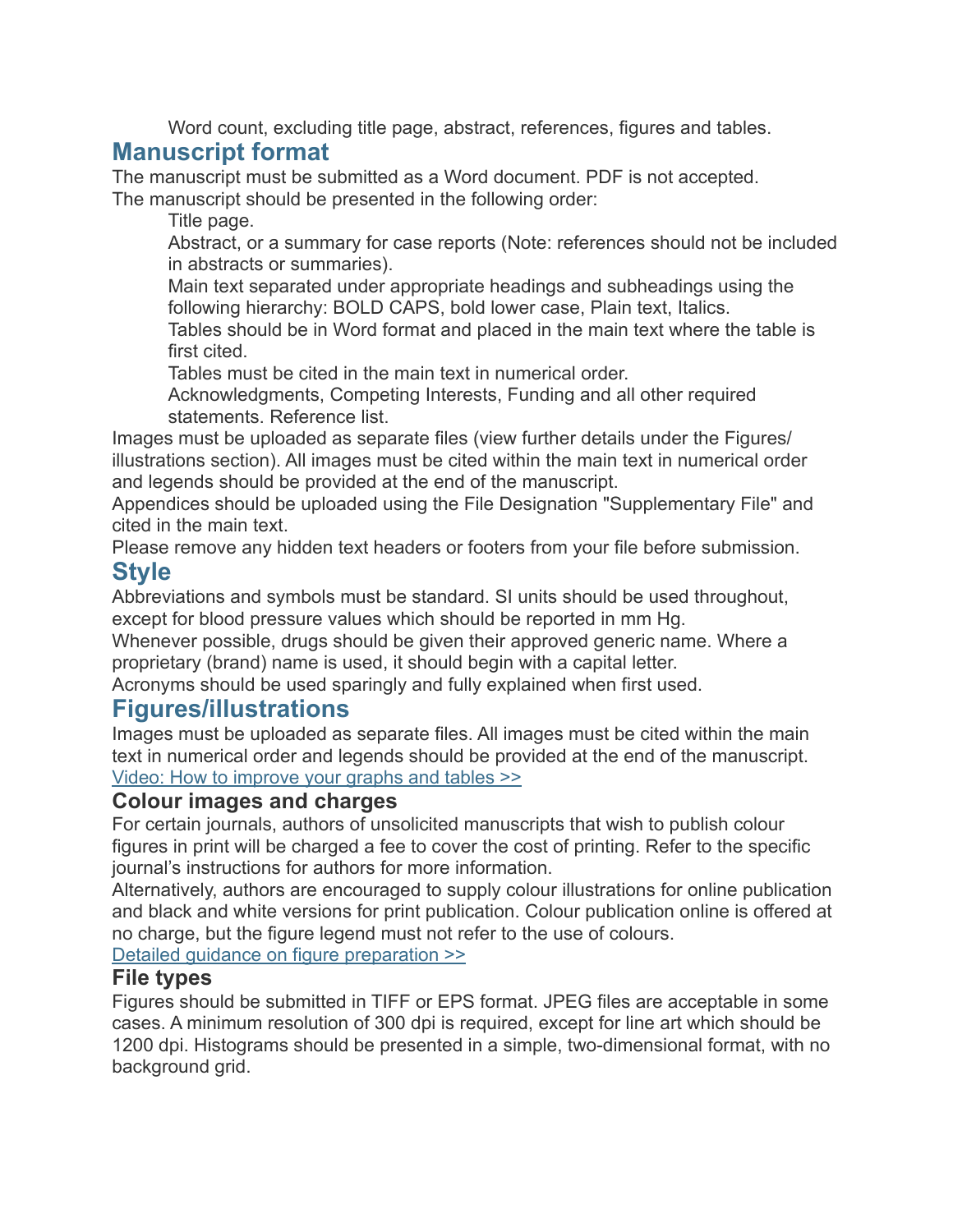During submission, ensure that the figure files are labelled with the correct File Designation of "Mono Image" for black and white figures and "Colour Image" for colour figures.

Figures are checked using automated quality control and if they are below the minimum standard you will be alerted and asked to resupply them.

Please ensure that any specific patient/hospital details are removed or blacked out (e.g. X-rays, MRI scans, etc). Figures that use a black bar to obscure a patient's identity are NOT accepted.

# **Tables**

Tables should be in Word format and placed in the main text where the table is first cited. Tables must be cited in the main text in numerical order. Please note that tables embedded as Excel files within the manuscript are NOT accepted. Tables in Excel should be copied and pasted into the manuscript Word file.

Tables should be self-explanatory and the data they contain must not be duplicated in the text or figures. Any tables submitted that are longer/larger than 2 pages will be published as online only supplementary material.

[Video: How to improve your graphs and tables >>](https://www.youtube.com/playlist?list=PLXU14EQbU_V9JpmolAKsaCC0VjJzbxzAN)

## **Multimedia files**

You may submit multimedia files to enhance your article. Video files are preferred in .WMF or .AVI formats, but can also be supplied as .FLV, .Mov, and .MP4. When submitting, please ensure you upload them using the File Designation "Supplementary File - Video".

# **References**

Authors are responsible for the accuracy of cited references and these should be checked before the manuscript is submitted.

## **Citing in the text**

References must be numbered sequentially as they appear in the text. References cited in figures or tables (or in their legends and footnotes) should be numbered according to the place in the text where that table or figure is first cited. Reference numbers in the text should be inserted immediately after punctuation (with no word spacing)—for example,[6] not [6].

Where more than one reference is cited, these should be separated by a comma, for example,[1, 4, 39]. For sequences of consecutive numbers, give the first and last number of the sequence separated by a hyphen, for example,[22-25]. References provided in this format are translated during the production process to superscript type, and act as hyperlinks from the text to the quoted references in electronic forms of the article.

Please note that if references are not cited in order the manuscript may be returned for amendment before it is passed on to the Editor for review.

## **Preparing the reference list**

References must be numbered consecutively in the order in which they are mentioned in the text.

Only papers published or in press should be included in the reference list. Personal communications or unpublished data must be cited in parentheses in the text with the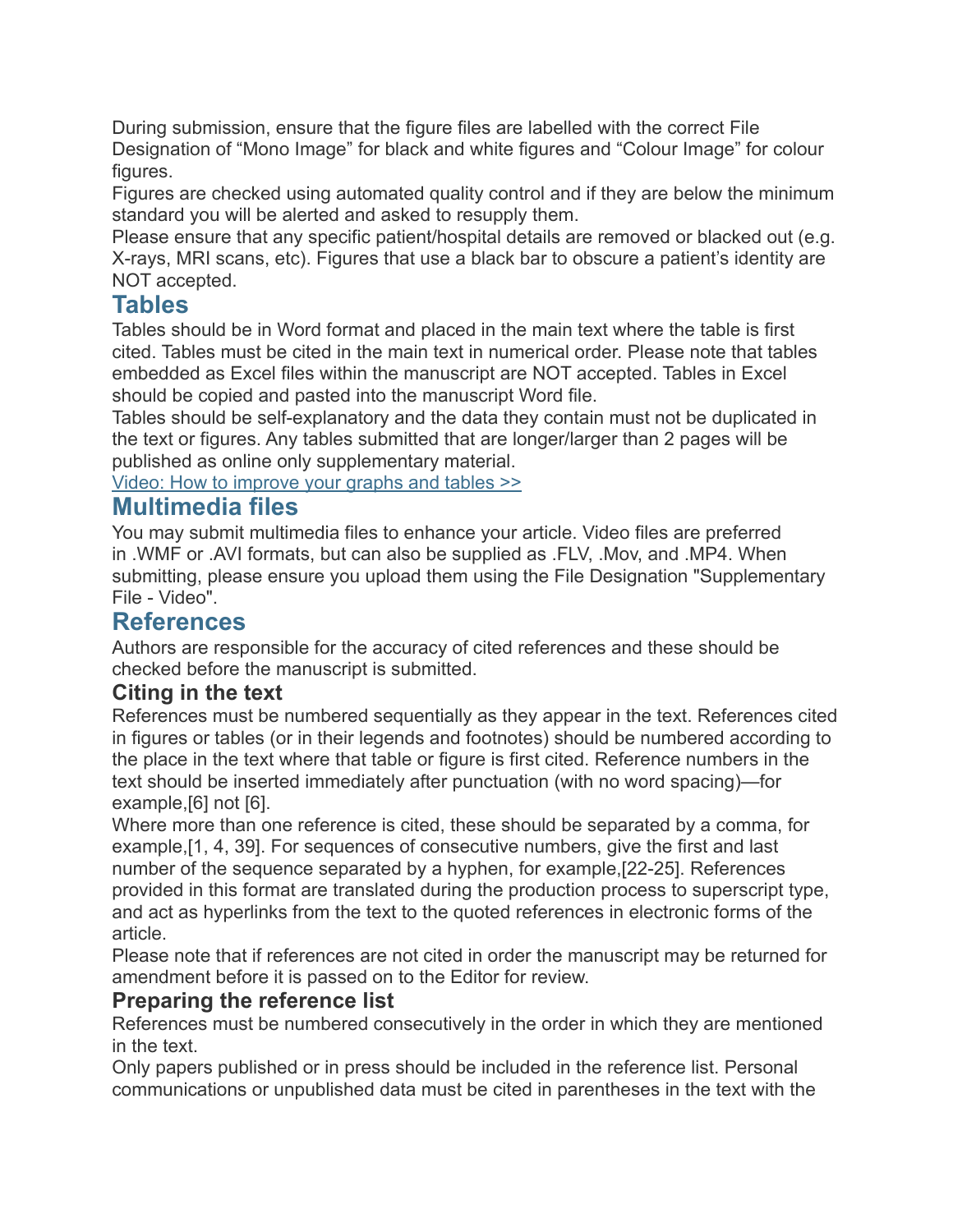name(s) of the source(s) and the year. Authors should request permission from the source to cite unpublished data.

Journals from BMJ use a slightly modified version of Vancouver referencing style (see example below). The style template is available via [Endnote.](http://journals.bmj.com/site/authors/BMJEndNote.ens) Note that [The BMJ](http://www.bmj.com/about-bmj/resources-authors/house-style) uses a different style.

## **BMJ reference style**

List the names and initials of all authors if there are 3 or fewer; otherwise list the first 3 and add 'et al.' (The exception is the Journal of Medical Genetics, which lists all authors). Use one space only between words up to the year and then no spaces. The journal title should be in italic and abbreviated according to the style of Medline. If the journal is not listed in Medline then it should be written out in full.

[Check journal abbreviations using PubMed >>](http://www.ncbi.nlm.nih.gov/nlmcatalog/journals)

[Check citation information using PubMed >>](http://www.ncbi.nlm.nih.gov/entrez/query/static/citmatch.html)

## **Example references**

## **Journal article**

13 Koziol-Mclain J, Brand D, Morgan D, et al. Measuring injury risk factors: question reliability in a statewide sample. *Inj Prev* 2000;6:148–50.

## **Chapter in book**

14 Nagin D. General deterrence: a review of the empirical evidence. In: Blumstein A, Cohen J, Nagin D, eds. Deterrence and Incapacitation: Estimating the Effects of Criminal Sanctions on Crime Rates. Washington, DC: National Academy of Sciences 1978:95–139.

## **Book**

15 Howland J. Preventing Automobile Injury: New Findings From Evaluative Research. Dover, MA: Auburn House Publishing Company 1988:163–96.

### **Abstract/supplement**

16 Roxburgh J, Cooke RA, Deverall P, et al. Haemodynamic function of the carbomedics bileaflet prosthesis [abstract]. *Br Heart J* 1995;73(Suppl 2):P37.

### **Electronic citations**

Websites are referenced with their URL and access date, and as much other information as is available. Access date is important as websites can be updated and URLs change. The "date accessed" can be later than the acceptance date of the paper, and it can be just the month accessed.

## **Electronic journal articles**

Morse SS. Factors in the emergency of infectious diseases. *Emerg Infect Dis* 1995 Jan-Mar;1(1). www.cdc.gov/nciod/EID/vol1no1/morse.htm (accessed 5 Jun 1998).

## **Electronic letters**

Bloggs J. Title of letter. *Journal name* Online [eLetter] Date of publication. url eg: Krishnamoorthy KM, Dash PK. Novel approach to transseptal puncture. *Heart* Online [eLetter] 18 September 2001. http://heart.bmj.com/cgi/eletters/86/5/e11#EL1

## **Digital Object Identifier (DOI)**

A DOI is a unique string created to identify a piece of intellectual property in an online environment and is particularly useful for articles that are published online before appearing in print (and therefore have not yet been assigned the traditional volume,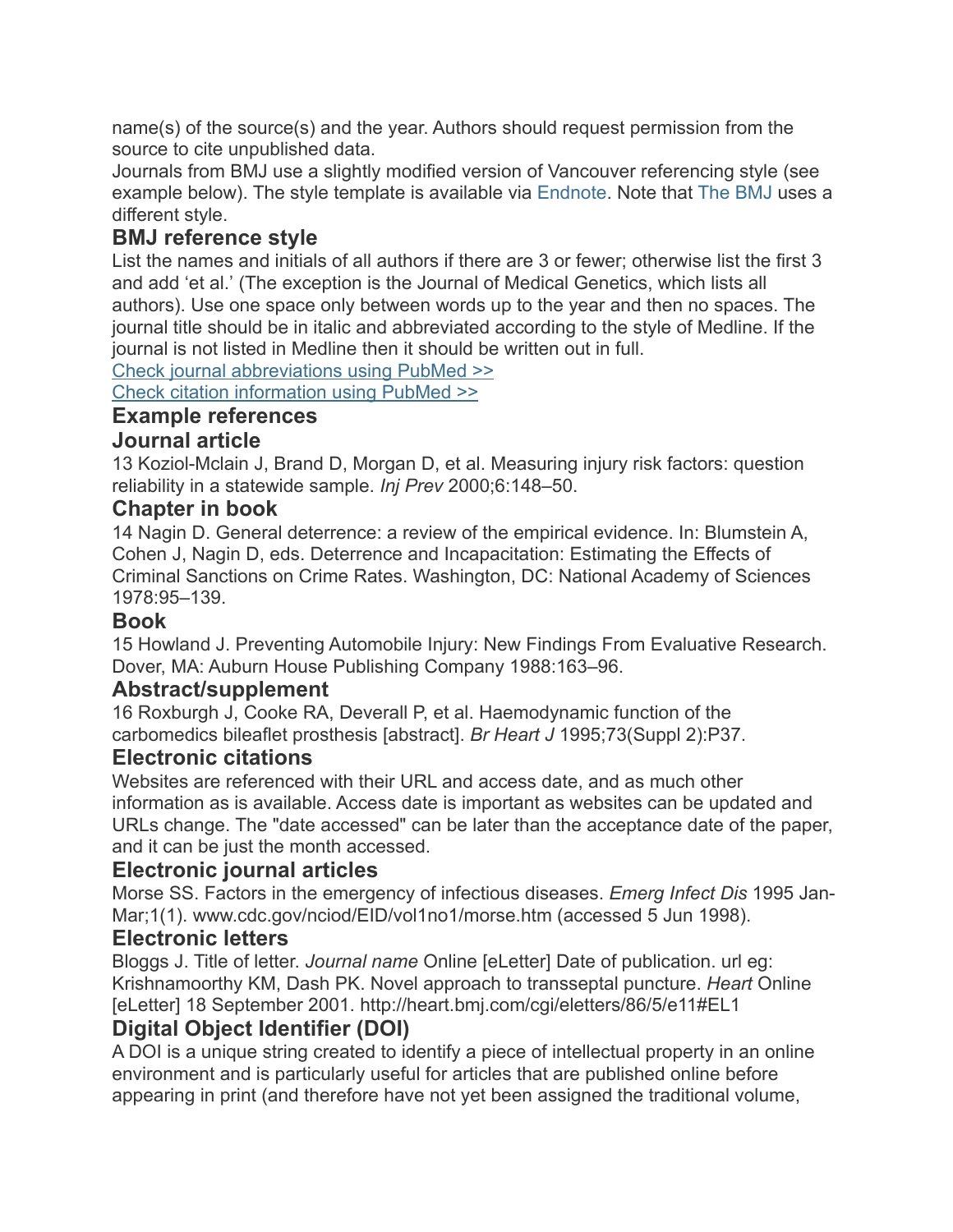issue and page number references). The DOI is a permanent identifier of all versions of an article, whether raw manuscript or edited proof, online or in print. Thus the DOI should ideally be included in the citation even if you want to cite a print version of an article.

### [Find a DOI >>](http://www.crossref.org/guestquery)

## **How to cite articles with a DOI before they have appeared in print**

1. Alwick K, Vronken M, de Mos T, et al. Cardiac risk factors: prospective cohort study. *Ann Rheum Dis* Published Online First: 5 February 2004. doi:10.1136/ard.2003.001234

### **How to cite articles with a DOI once they have appeared in print** 1. Vole P, Smith H, Brown N, et al. Treatments for malaria: randomised controlled trial. *Ann Rheum Dis* 2003;327:765–8 doi:10.1136/ard.2003.001234 [published Online First:

5 February 2002].

## **PLEASE NOTE: RESPONSIBILITY FOR THE ACCURACY AND COMPLETENESS OF REFERENCES RESTS ENTIRELY WITH THE AUTHOR.**

# **Permissions**

If you are using any material e.g. figures, tables or videos that have already been published elsewhere, you must obtain permission to reuse them from the copyright holder (this may be the publisher rather than the author) and include any required permission statements in the figure legends. This includes your own previously published material, if you are not the copyright holder.

It is the author's responsibility to secure all permissions prior to publication.

# **Online only supplementary material**

Additional figures and tables, methodology, raw data, etc may be published online only as supplementary material. If your paper exceeds the word count you should consider if any parts of the article could be published online only. Please note that these files will not be copyedited or typeset and will be published as supplied, therefore PDF files are preferred.

All supplementary files should be uploaded using the File Designation "Supplementary File". Please ensure that any supplementary files are cited within the main text of the article.

Some journals also encourage authors to submit translated versions of their abstracts in their local language, which are published online only alongside the English version. These should be uploaded using the File Designation "Abstract in local language".

# **Statistics**

Statistical analyses must explain the methods used.

[Guidelines on presenting statistics >>](http://www.bmj.com/about-bmj/resources-readers/publications/statistics-square-one)

# **Research reporting guidelines**

Authors are encouraged to use the relevant research reporting guidelines for the study type provided by the EQUATOR Network. This will ensure that you provide enough information for editors, peer reviewers and readers to understand how the research was performed and to judge whether the findings are likely to be reliable. The key reporting guidelines are: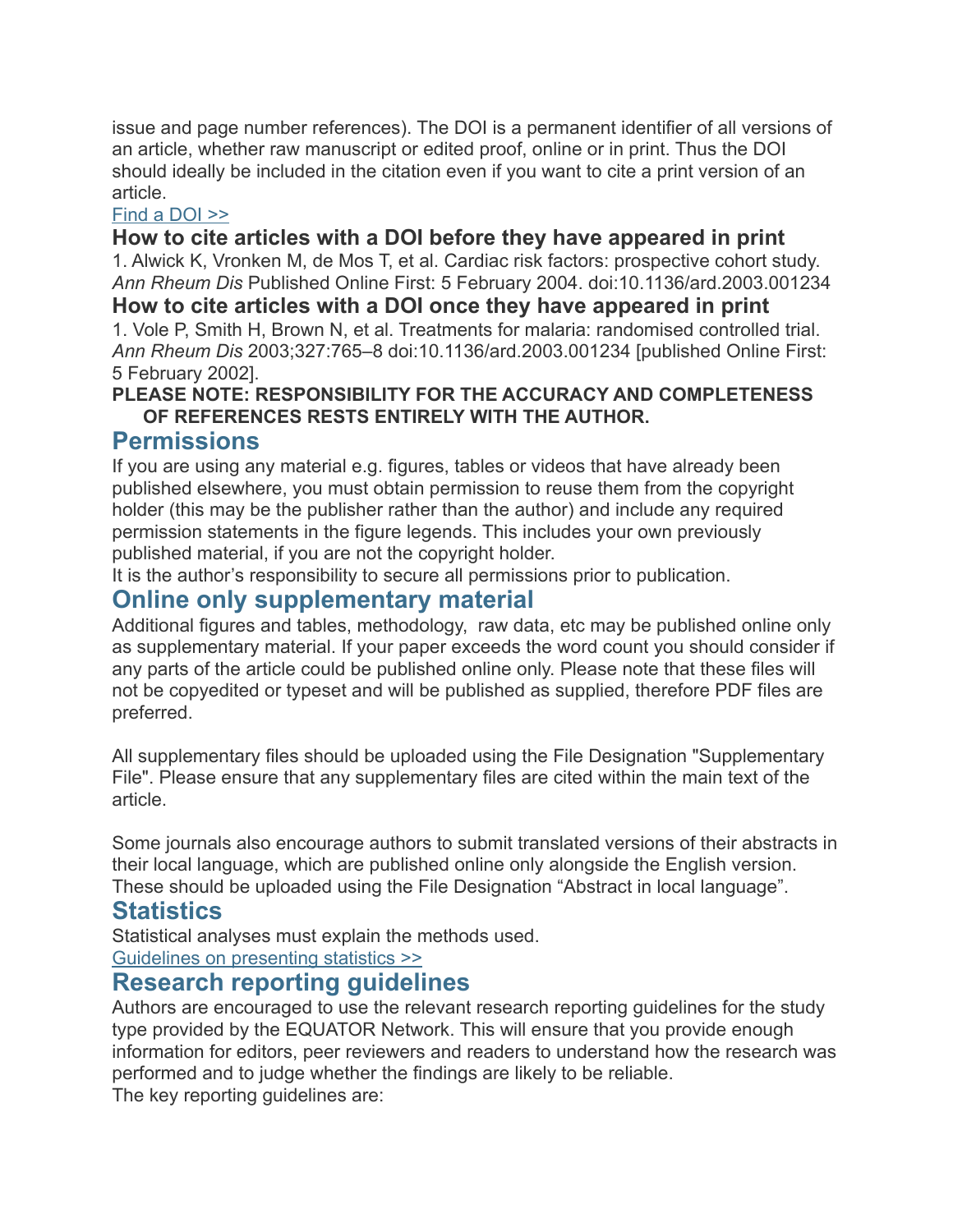Randomised controlled trials (RCTs): [CONSORT guidelines](http://www.equator-network.org/reporting-guidelines/consort-2010-statement-updated-guidelines-for-reporting-parallel-group-randomised-trials/) [Systematic reviews and meta-analyses:](http://www.equator-network.org/reporting-guidelines/meta-analysis-of-observational-studies-in-epidemiology-a-proposal-for-reporting-meta-analysis-of-observational-studies-in-epidemiology-moose-group/) [PRISMA guidelines](http://www.equator-network.org/reporting-guidelines/preferred-reporting-items-for-systematic-reviews-and-meta-analyses-the-prisma-statement/) [and MOOSE](http://www.equator-network.org/reporting-guidelines/meta-analysis-of-observational-studies-in-epidemiology-a-proposal-for-reporting-meta-analysis-of-observational-studies-in-epidemiology-moose-group/)  guidelines

 [Observational studies in epidemiology: S](http://www.equator-network.org/reporting-guidelines/meta-analysis-of-observational-studies-in-epidemiology-a-proposal-for-reporting-meta-analysis-of-observational-studies-in-epidemiology-moose-group/)[TROBE guidelines](http://www.equator-network.org/reporting-guidelines/the-strengthening-the-reporting-of-observational-studies-in-epidemiology-strobe-statement-guidelines-for-reporting-observational-studies/) [and MOOSE](http://www.equator-network.org/reporting-guidelines/meta-analysis-of-observational-studies-in-epidemiology-a-proposal-for-reporting-meta-analysis-of-observational-studies-in-epidemiology-moose-group/)  guidelines

Diagnostic accuracy studies: [STARD guidelines](http://www.equator-network.org/reporting-guidelines/towards-complete-and-accurate-reporting-of-studies-of-diagnostic-accuracy-the-stard-initiative-standards-for-reporting-of-diagnostic-accuracy/)

Quality improvement studies: [SQUIRE guidelines](http://www.equator-network.org/reporting-guidelines/publication-guidelines-for-quality-improvement-in-health-care-evolution-of-the-squire-project/)

Research checklists should be uploaded using the File Designation "Research Checklist".

# **Pre-submission checklist**

In order to reduce the chance of your manuscript being returned to you, please check:  **Author information**: Have you provided details of all of your co-authors? Is the information that you have entered into ScholarOne the same as the information on the manuscript title page?

 **Manuscript length and formatting**: Have you checked that your manuscript doesn't exceed the requirements for word count, number of tables and/or figures, and number of references? Have you provided your abstract in the correct format? Have you supplied any required additional information for your article type, such as key messages?

 **Tables**: Have you embedded any tables into the main text? Have they been cited in the text? Have you provided appropriate table legends? Have you uploaded any lengthy tables as supplementary files for online publication?

 **Figures**: Have you uploaded any figures separately from the text? Have they been supplied in an acceptable format and are they of sufficient quality? Are they suitable for black and white reproduction (unless you intend to pay any required fees for colour printing)? Have the files been labelled appropriately? Have the figures been cited in the text? Have you provided appropriate figure legends?  **References**: Have all of the references been cited in the text?

 **Supplementary files and appendices**: Have you supplied these in an acceptable format? Have they been cited in the main text?

 **Statements**: Have you included the necessary statements relating to contributorship, competing interests, data sharing and ethical approval?  **Research reporting checklists**: Have you either provided the appropriate statement for your study type, or explained why a checklist isn't required?  **Permissions**: Have you obtained from the copyright holder to re-use any previously published material? Has the source been acknowledged?  **Reviewers**: Have you provided the names of any preferred and non-preferred reviewers?

 **Revised manuscripts**: Have you supplied both a marked copy and a clean copy of your manuscript? Have you provided a point by point response to the reviewer and editor comments?

Information required for all authors submitting a manuscript to any BMJ journal: Manuscript files in the appropriate format, including a cover letter and title page Details of any co-authors (name, institution, city, country and email address)